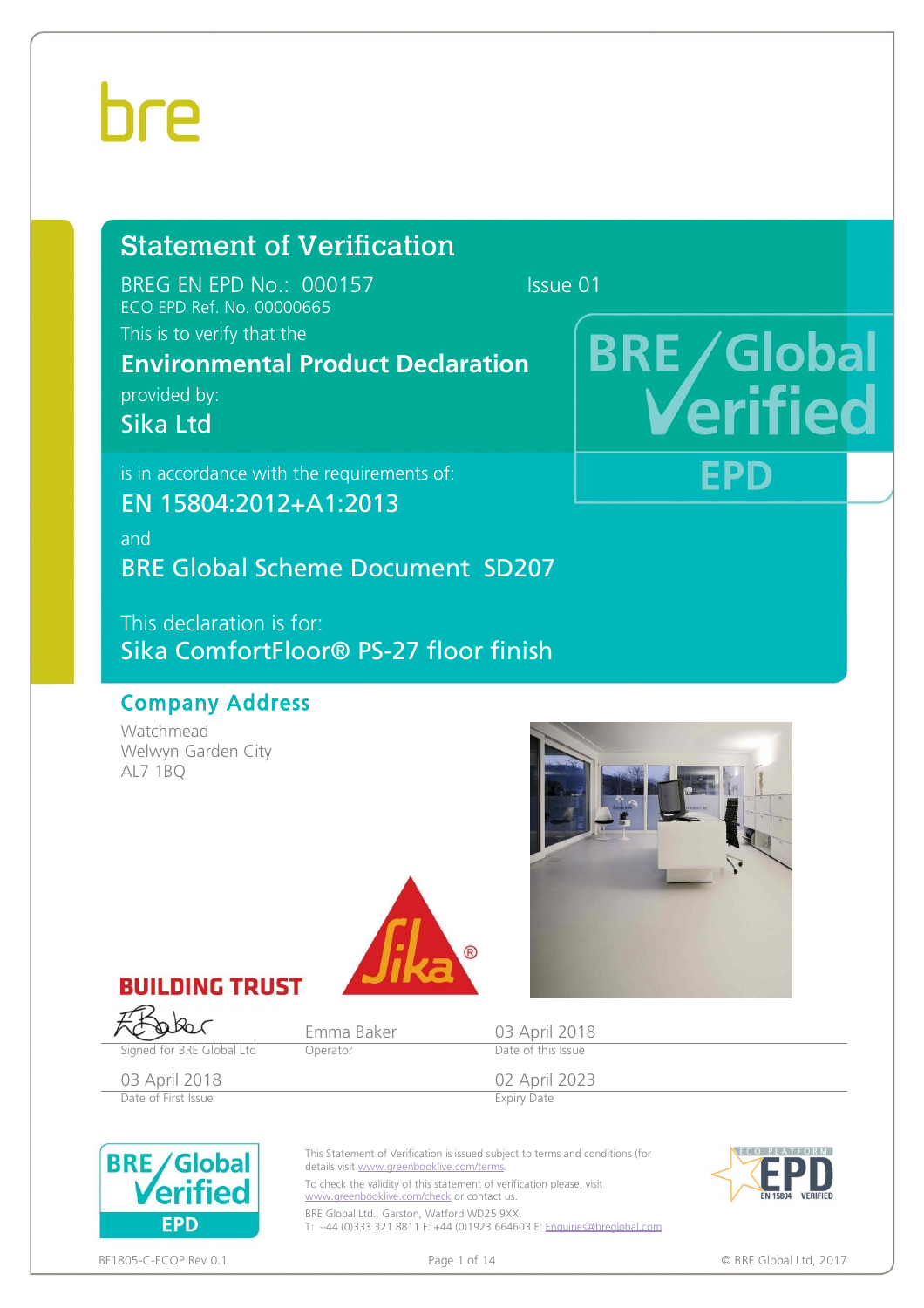# **Environmental Product Declaration**

# **EPD Number: 000157**

# **General Information**

| <b>EPD Programme Operator</b>                                                                                                                                                                                       | <b>Applicable Product Category Rules</b>                                                                                                                      |  |  |  |  |  |  |  |
|---------------------------------------------------------------------------------------------------------------------------------------------------------------------------------------------------------------------|---------------------------------------------------------------------------------------------------------------------------------------------------------------|--|--|--|--|--|--|--|
| <b>BRE Global</b><br>Watford, Herts<br><b>WD25 9XX</b><br>United Kingdom                                                                                                                                            | BRE Environmental Profiles 2013 Product Category Rules<br>for Type III environmental product declaration of construction<br>products to EN 15804:2012+A1:2013 |  |  |  |  |  |  |  |
| <b>Commissioner of LCA study</b>                                                                                                                                                                                    | <b>LCA consultant/Tool</b>                                                                                                                                    |  |  |  |  |  |  |  |
| Sika Ltd<br>Watchmead<br>Welwyn Garden City<br>AL7 1BQ                                                                                                                                                              | <b>Andrew Dutfield</b><br><b>BRE</b><br><b>Bucknalls Lane</b><br>Watford<br><b>WD25 9XX</b>                                                                   |  |  |  |  |  |  |  |
| <b>Declared/Functional Unit</b>                                                                                                                                                                                     | <b>Applicability/Coverage</b>                                                                                                                                 |  |  |  |  |  |  |  |
| 1 m <sup>2</sup> of Sika ComfortFloor® PS-27 floor finish<br>installed as appropriate, to include regular cleaning<br>and maintenance, and any repair, refurbishment or<br>replacement over a 60 year study period. | Manufacturer specific product system.                                                                                                                         |  |  |  |  |  |  |  |
| <b>EPD Type</b>                                                                                                                                                                                                     | <b>Background database</b>                                                                                                                                    |  |  |  |  |  |  |  |
| Cradle to Grave                                                                                                                                                                                                     | ecoinvent                                                                                                                                                     |  |  |  |  |  |  |  |
| <b>Demonstration of Verification</b>                                                                                                                                                                                |                                                                                                                                                               |  |  |  |  |  |  |  |
|                                                                                                                                                                                                                     |                                                                                                                                                               |  |  |  |  |  |  |  |
|                                                                                                                                                                                                                     | CEN standard EN 15804 serves as the core PCR a                                                                                                                |  |  |  |  |  |  |  |
| $\Box$ Internal                                                                                                                                                                                                     | Independent verification of the declaration and data according to EN ISO 14025:2010<br>$\boxtimes$ External                                                   |  |  |  |  |  |  |  |
|                                                                                                                                                                                                                     | (Where appropriate b)Third party verifier:<br>Nigel Jones                                                                                                     |  |  |  |  |  |  |  |
| a: Product category rules                                                                                                                                                                                           | b: Optional for business-to-business communication; mandatory for business-to-consumer communication (see EN ISO 14025:2010, 9.4)                             |  |  |  |  |  |  |  |
|                                                                                                                                                                                                                     | <b>Comparability</b>                                                                                                                                          |  |  |  |  |  |  |  |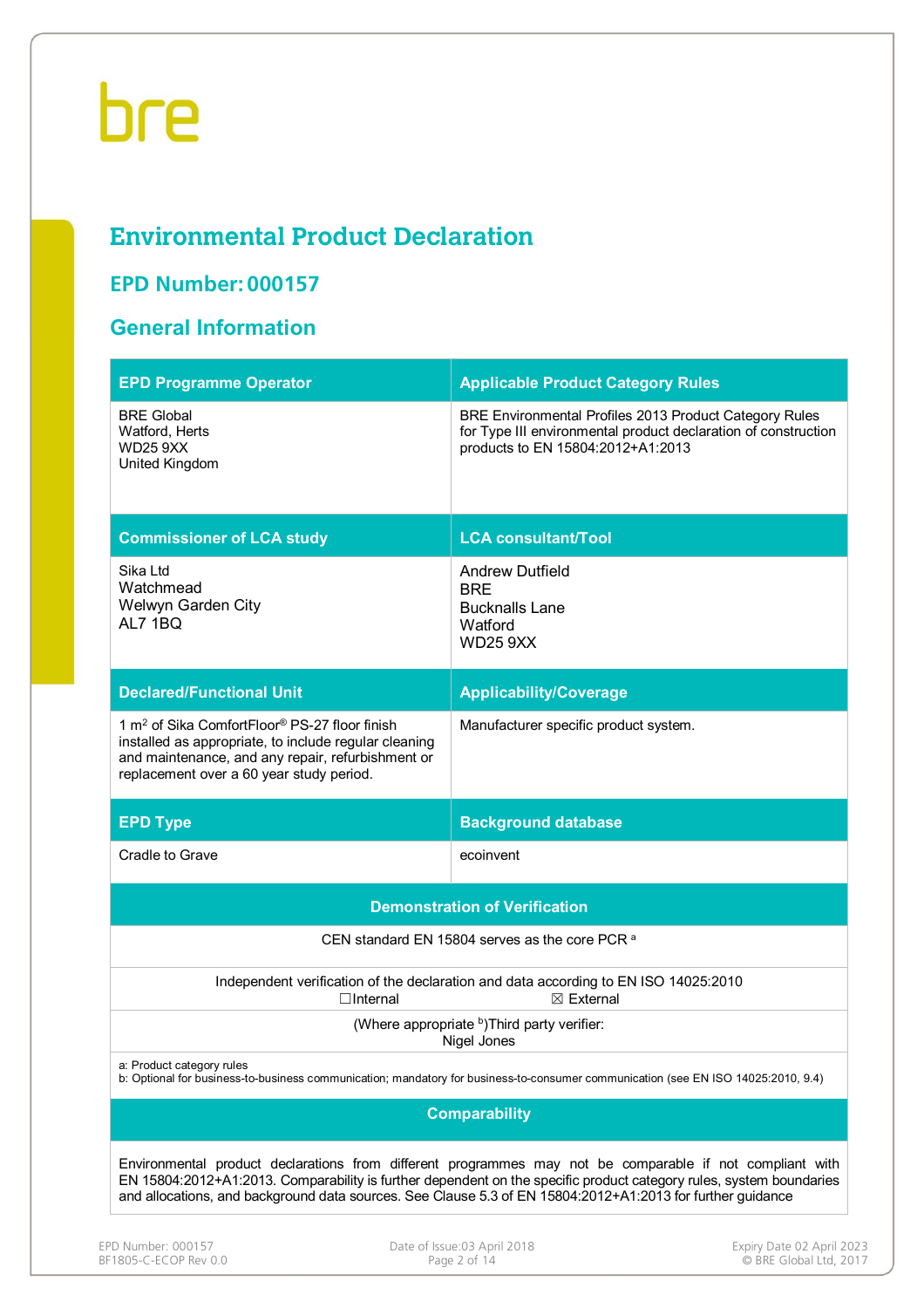### **Information modules covered**

|                                   |           |                |                      |                              |            |             |                                | Use stage   |               |                              |                                   |                              |                |                     |                        | <b>Benefits and</b><br>loads beyond                    |
|-----------------------------------|-----------|----------------|----------------------|------------------------------|------------|-------------|--------------------------------|-------------|---------------|------------------------------|-----------------------------------|------------------------------|----------------|---------------------|------------------------|--------------------------------------------------------|
|                                   | Product   |                |                      | Construction                 |            |             | Related to the building fabric |             |               |                              | <b>Related to</b><br>the building | End-of-life                  |                |                     | the system<br>boundary |                                                        |
| A <sub>1</sub>                    | A2        | A <sub>3</sub> | A <sub>4</sub>       | A <sub>5</sub>               | <b>B1</b>  | <b>B2</b>   | <b>B3</b>                      | <b>B4</b>   | <b>B5</b>     | <b>B6</b>                    | <b>B7</b>                         | C <sub>1</sub>               | C <sub>2</sub> | C <sub>3</sub>      | C <sub>4</sub>         | D                                                      |
| <b>Alddns</b><br>materials<br>Raw | Transport | Manufacturing  | site<br>Transport to | Construction<br>Installation | <b>Jse</b> | Maintenance | Repair                         | Replacement | Refurbishment | energy<br>Operational<br>use | water<br>Operational<br>use       | Deconstruction<br>demolition | Transport      | processing<br>Waste | Disposal               | Recycling<br>Recovery<br>potential<br>Reuse,<br>and/or |
| ☑                                 | ⊻         | ☑              | ☑                    | ☑                            | ☑          | ☑           | ☑                              | ☑           | ☑             | ☑                            | ☑                                 | ☑                            | ☑              | ☑                   | ☑                      | П                                                      |

Note: Ticks indicate the Information Modules declared.

#### **Manufacturing site(s)**

Sika Nederland B.V. Duurstedeweg 7 7418CK Deventer **Netherlands** 

Sika Deutschland GmbH Kornwestheimerstr. 103-107 70439 Stuttgart **Germany** 

# **Construction Product:**

#### **Product Description**

Sika ComfortFloor® PS-27 system is a tough-elastic polyurethane self-smoothening flooring system and is part of the Sika ComfortFloor® system range. The Sika ComfortFloor® PS-27 system is especially designed for decorative areas where seamless hardwearing floors are required. The system is composed of a toughelastic polyurethane which fulfils the stringent demands for low VOC emitting products.

### **Technical Information**

| <b>Property</b>                                 | <b>Value, Unit</b>                                                                                                                                 |
|-------------------------------------------------|----------------------------------------------------------------------------------------------------------------------------------------------------|
| Shore D Hardness (DIN 53505)                    | ~65 (14 days / +23 $^{\circ}$ C)                                                                                                                   |
| Abrasion Resistance (EN ISO 5470-1)             | $<$ 3000 mg                                                                                                                                        |
| Resistance to Impact (ISO 6272)                 | Class I                                                                                                                                            |
| Tensile Adhesion Strength (EN 13892-8)          | $> 2.0$ N/mm <sup>2</sup>                                                                                                                          |
| Reaction to Fire (EN 13501-1)                   | Bfl-s1                                                                                                                                             |
| <b>Chemical Resistance</b>                      | Sika ComfortFloor <sup>®</sup> PS-27 always has to be<br>sealed with Sikafloor®-305 W.<br>Refer to the chemical resistance of Sikafloor®-305<br>W. |
| UV Exposure (EN ISO 105-B02:2002)               | 8 / Colour fastness                                                                                                                                |
| Permeability to Water Vapour (EN ISO 7783-1/-2) | Class III                                                                                                                                          |
| Capillary Absorption (EN 1062-3)                | $< 0.01$ kg/m <sup>2</sup> h <sup>0.5</sup>                                                                                                        |

BF1805-C-ECOP Rev 0.0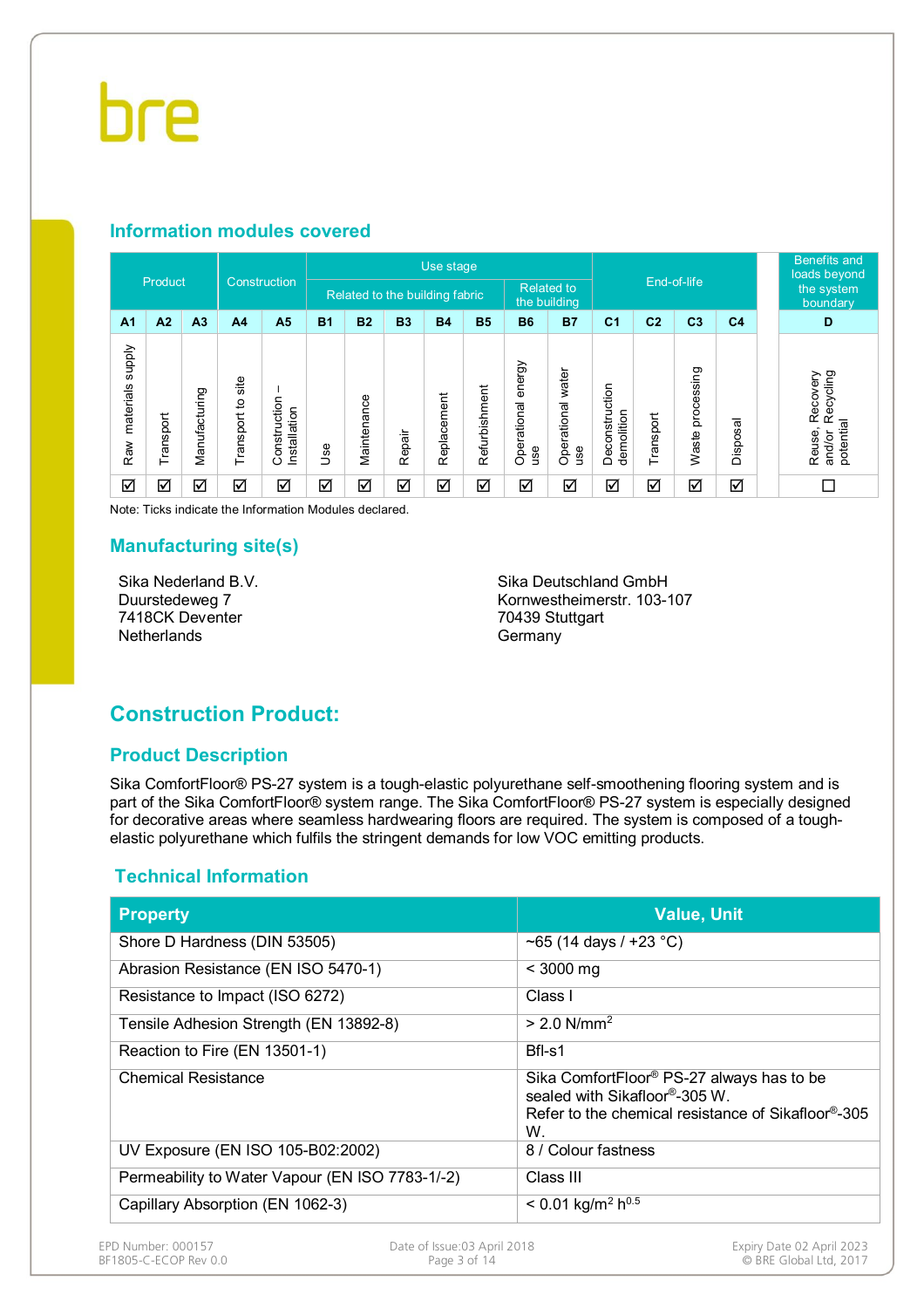| <b>Property</b>                    | <b>Value, Unit</b>                |
|------------------------------------|-----------------------------------|
| Permeability to CO2 (EN 1062-6)    | > 50 meter                        |
| Skid / Slip Resistance (DIN 51130) | R <sub>10</sub> / R <sub>11</sub> |



### **Main Product Contents**

The table below shows the SIKA component layers that make up the Sika ComfortFloor® PS-27 system. The actual chemical inputs are not disclosed due to confidentiality reasons, but the product does not contain substances on the SVHC list of chemicals

| <b>Material/Chemical Input</b> | Kg/m <sup>2</sup> |
|--------------------------------|-------------------|
| Sikafloor®-161 primer          | 1.0               |
| Sikafloor®-327 base coat       | 2.8               |
| Sikafloor®-305W top sealer     | 0.27              |
| <b>Total Product Weight</b>    | 4.07              |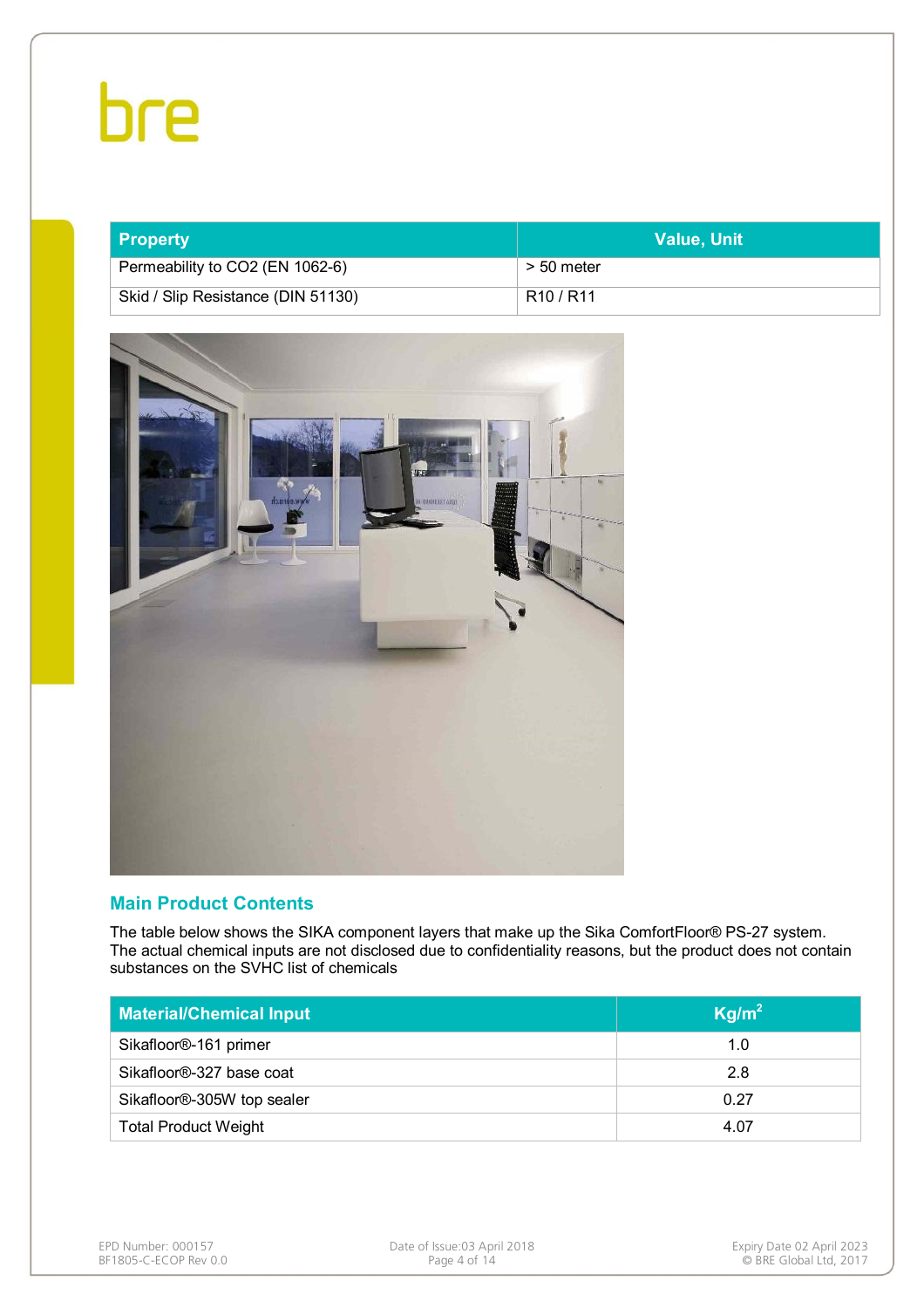# hre

### **Manufacturing Process**

A flooring product from the ComfortFloor® family (e.g. Sikafloor®-330) is compounded as a master-batch by mixing the base polymer with all additives, fillers, stabilizers and pigments. The production starts with the printing of the process order and the respective labels. Next, the raw materials are collected, sent to the dissolvers and charged under slow power mixing. Following a proper mixing the dispersing process is sped up for the next five minutes. Finally under a slow mixing the disperser is put on vacuum mode and the contents are drawn off by gravity. Once packed in the correct type of pails or canisters they are labelled and then sent on to the installation where they are applied in required layers to complete the flooring system.

### **Process flow diagram**



### **Construction Installation**

The selected method of preparation will depend on the surface condition, environmental constraints and availability of services. The method may be selected on the basis of trial areas, approved by the Contract Administrator.

| EPD Number: 000157    |
|-----------------------|
| BF1805-C-ECOP Rev 0.0 |

Expiry Date of Issue:03 April 2018<br>
Page 5 of 14 Case Page 5 of 14 Case Page 14 Case Page 14 Case Page 14 Case Page 14 Case Page 14 Case Page 14 Case Page 14 Case Page 14 Case Page 14 Case Page 14 Case Page 14 Case Page 14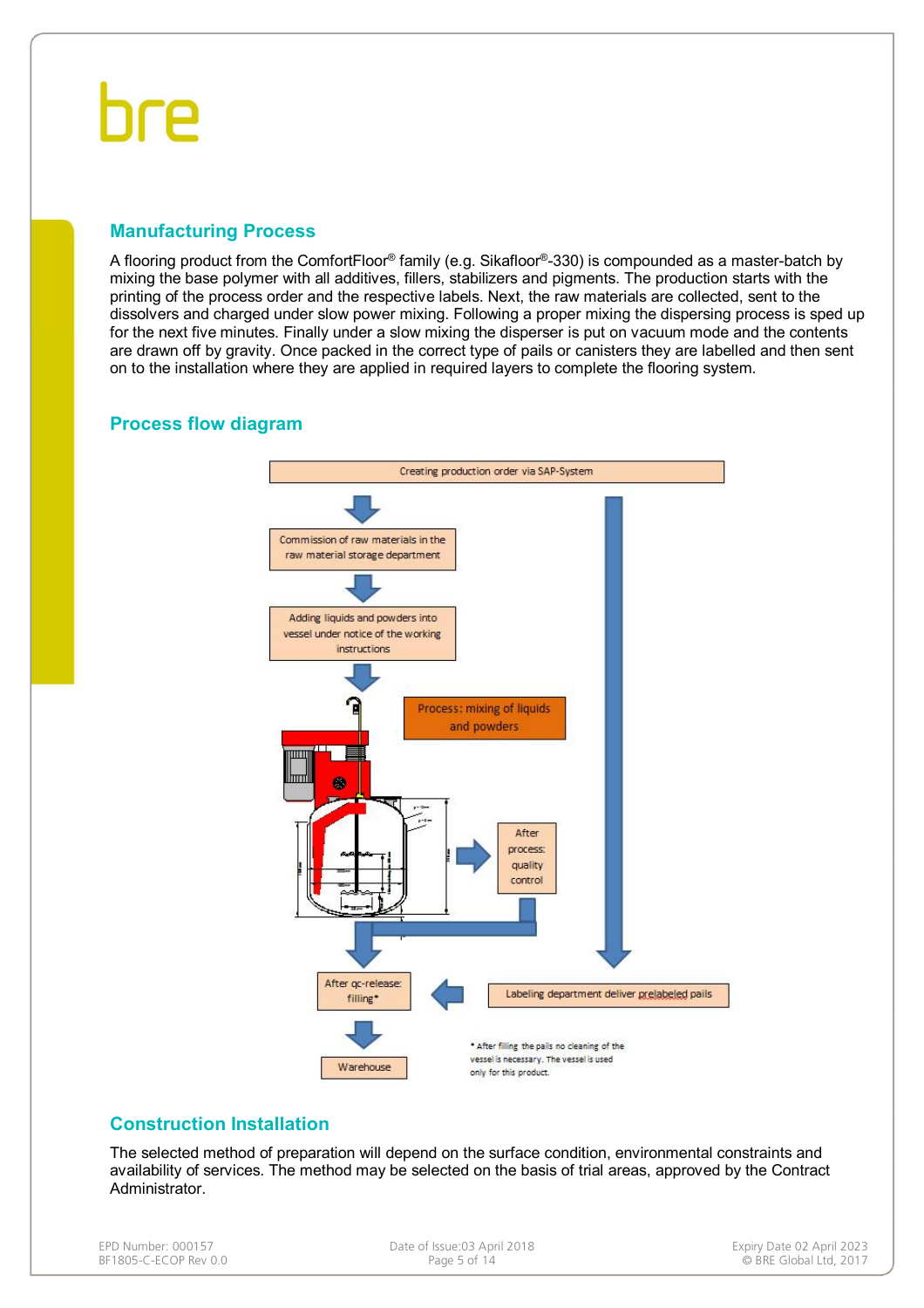Throughout the application process, a substrates preparation is integral to successful application. Pull off tests, measuring the moisture content, surface levelling and industrial vacuuming are the areas that must be paid special attention. For the specific mixing and application information please see the Sika Information Manual Mixing & Application of Flooring Systems.

Sika ComfortFloor® PS-27 system has to be sealed with a pigmented topcoat. Refer to chemical resistance chart of Sikafloor®-305 W or Sikafloor®-304 W which can be used as extra protective layer. For detailed information contact our Technical Service

#### **Use Information**

Sika ComfortFloor<sup>®</sup> is odourless during installation and use, and it meets all indoor air quality regulations regarding volatile organic compound (VOC) emissions, which can be harmful to human health and the environment.

The constitution of Sika ComfortFloor® also means it will not support the growth of bacteria or fungus, and because it is completely seamless it is also very easy to clean and thus maintain a hygienic environment.

### **End of Life**

When the ComfortFloor® system reaches its end of life it can be lightly sanded back to the base coat, then refurbished with the application of a fresh topcoat to produce a new system. The system can be disposed of in an incinerator or sent to landfill when building reaches its end of life

# **Life Cycle Assessment Calculation Rules**

### **Declared / Functional unit description**

1  $m<sup>2</sup>$  of Sika ComfortFloor<sup>®</sup> PS-27 floor finish installed as appropriate, to include regular cleaning and maintenance, and any repair, refurbishment or replacement over a 60 year study period.

#### **System boundary**

This is a cradle-to-grave EPD. Modules A1 to C4 inclusive are assessed. Benefits and loads beyond the system boundary (Module D) have not been included.

#### **Data sources, quality and allocation**

Manufacturer-specific data from Sika Ltd covering a production period of 1 year [01/01/2013 to 31/12/2013] from the Deventer and Stuttgart sites has been used for this EPD. Apart from raw material input, other site data were allocated appropriately.

The technological coverage reflects the physical reality of the declared product system, and the secondary data in the modelling was from ecoinvent v3 using SimaPro, and this generic data has been checked for plausibility.

#### **Cut-off criteria**

Data collected at the Sika Deventer and Stuttgart manufacturing sites was used. The inventory process in this LCA includes all data related to raw material, packaging material and consumable items, and the associated transport to the manufacturing site. Process energy and water use, direct production waste and emissions to air and water are included. Scenarios have been developed to account for downstream processes such as demolition and waste treatment in accordance with the requirements of EN 15804.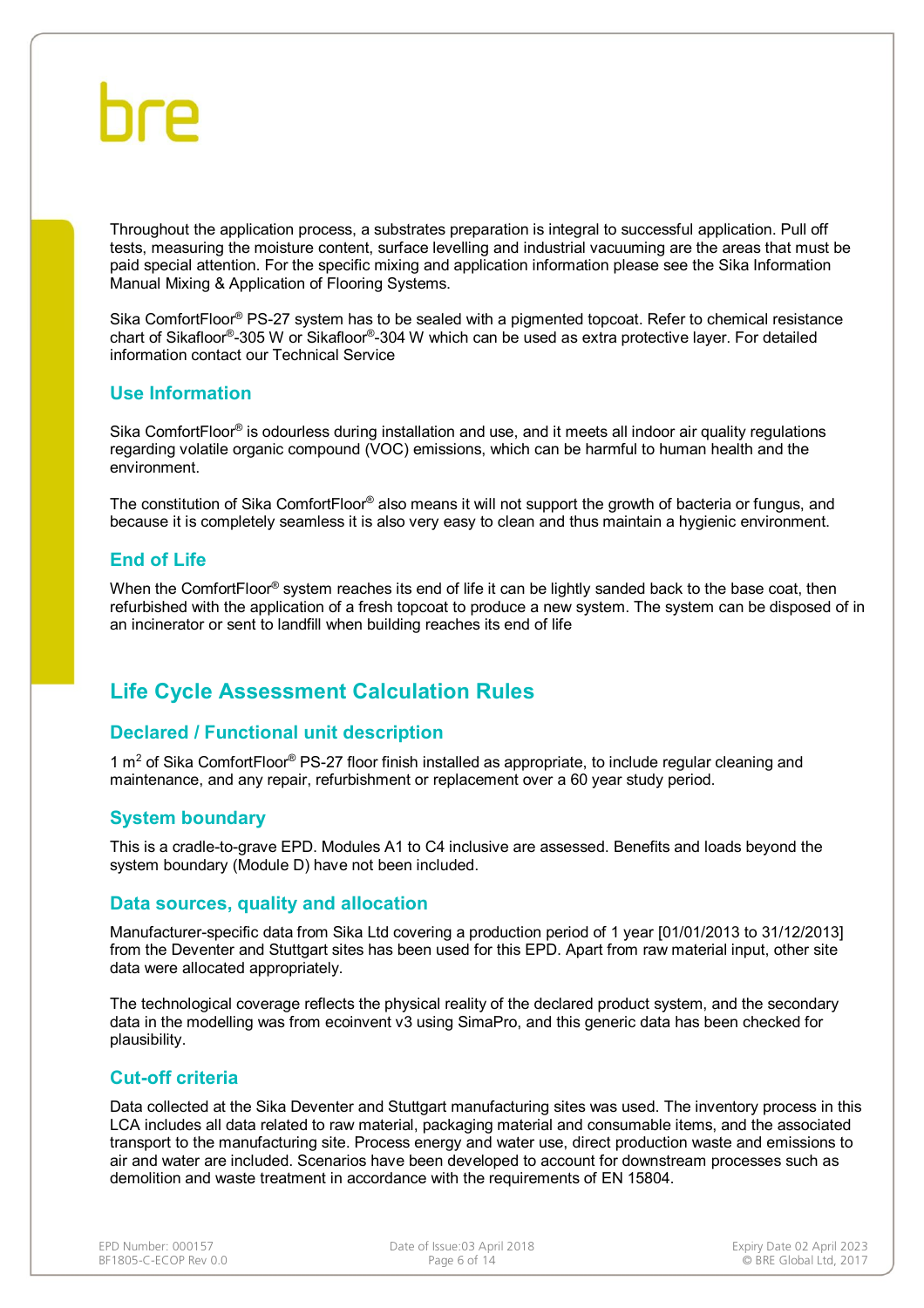## **LCA Results**

(MND = module not declared; MNR = module not relevant; INA = indicator not assessed; AGG = aggregated)

| <b>Parameters describing environmental impacts</b>                           |                                               |                |                              |                     |                              |                       |                                            |                 |                                |  |
|------------------------------------------------------------------------------|-----------------------------------------------|----------------|------------------------------|---------------------|------------------------------|-----------------------|--------------------------------------------|-----------------|--------------------------------|--|
|                                                                              |                                               |                | <b>GWP</b>                   | <b>ODP</b>          | AP                           | EP                    | <b>POCP</b>                                | <b>ADPE</b>     | <b>ADPF</b>                    |  |
|                                                                              |                                               |                | kg CO <sub>2</sub><br>equiv. | kg CFC 11<br>equiv. | kg SO <sub>2</sub><br>equiv. | kg $(PO4)3$<br>equiv. | kg C <sub>2</sub> H <sub>4</sub><br>equiv. | kg Sb<br>equiv. | MJ, net<br>calorific<br>value. |  |
| Product stage<br>Construction<br>process stage                               | Raw material<br>supply                        | A1             | AGG                          | AGG                 | AGG                          | AGG                   | AGG                                        | AGG             | AGG                            |  |
|                                                                              | Transport                                     | A2             | AGG                          | <b>AGG</b>          | AGG                          | <b>AGG</b>            | <b>AGG</b>                                 | <b>AGG</b>      | AGG                            |  |
|                                                                              | Manufacturing                                 | A <sub>3</sub> | <b>AGG</b>                   | <b>AGG</b>          | AGG                          | AGG                   | <b>AGG</b>                                 | AGG             | AGG                            |  |
|                                                                              | Total (of product<br>stage)                   | $A1-3$         | 7.83                         | 4.79E-07            | 0.0571                       | 0.0165                | 0.00918                                    | 0.000143        | 192                            |  |
|                                                                              | Transport                                     | A4             | 0.0666                       | 1.23E-08            | 0.000166                     | 4.45E-05              | 3.51E-05                                   | 1.79E-07        | 1.01                           |  |
|                                                                              | Construction                                  | A <sub>5</sub> | 0.415                        | 2.51E-08            | 0.00288                      | 0.00214               | 0.000466                                   | 7.14E-06        | 9.68                           |  |
|                                                                              | Use                                           | <b>B1</b>      | <b>MNR</b>                   | <b>MNR</b>          | <b>MNR</b>                   | <b>MNR</b>            | <b>MNR</b>                                 | <b>MNR</b>      | <b>MNR</b>                     |  |
|                                                                              | Maintenance                                   | <b>B2</b>      | 19.3                         | 1.23E-06            | 0.103                        | 0.0240                | 0.00945                                    | 3.3E-05         | 333                            |  |
|                                                                              | Repair                                        | B <sub>3</sub> | <b>MNR</b>                   | <b>MNR</b>          | <b>MNR</b>                   | <b>MNR</b>            | <b>MNR</b>                                 | <b>MNR</b>      | <b>MNR</b>                     |  |
| Use stage                                                                    | Replacement                                   | <b>B4</b>      | <b>MNR</b>                   | <b>MNR</b>          | <b>MNR</b>                   | <b>MNR</b>            | <b>MNR</b>                                 | <b>MNR</b>      | <b>MNR</b>                     |  |
|                                                                              | Refurbishment                                 | <b>B5</b>      | 9.83                         | 9.24E-07            | 0.0848                       | 0.0459                | 0.00954                                    | 0.000182        | 192                            |  |
|                                                                              | Operational<br>energy use                     | <b>B6</b>      | <b>MNR</b>                   | <b>MNR</b>          | <b>MNR</b>                   | <b>MNR</b>            | <b>MNR</b>                                 | <b>MNR</b>      | <b>MNR</b>                     |  |
|                                                                              | Operational<br>water use                      | <b>B7</b>      | <b>MNR</b>                   | <b>MNR</b>          | <b>MNR</b>                   | <b>MNR</b>            | <b>MNR</b>                                 | <b>MNR</b>      | <b>MNR</b>                     |  |
|                                                                              | Deconstruction,<br>demolition                 | C <sub>1</sub> | 0                            | 0                   | 0                            | 0                     | $\mathbf 0$                                | 0               | $\mathsf 0$                    |  |
| End of life                                                                  | Transport                                     | C <sub>2</sub> | 0.0666                       | 1.23E-08            | 0.000166                     | 4.45E-05              | 3.51E-05                                   | 1.79E-07        | 1.01                           |  |
|                                                                              | Waste<br>processing                           | C <sub>3</sub> | 0                            | $\pmb{0}$           | 0                            | 0                     | 0                                          | 0               | $\mathbf 0$                    |  |
|                                                                              | Disposal                                      | C <sub>4</sub> | 0.358                        | 1.14E-08            | 0.000329                     | 0.0300                | 0.000109                                   | 6.35E-08        | 1.04                           |  |
| <b>Potential</b><br>benefits and<br>loads beyond<br>the system<br>boundaries | Reuse,<br>recovery,<br>recycling<br>potential | D              | <b>MND</b>                   | <b>MND</b>          | <b>MND</b>                   | <b>MND</b>            | <b>MND</b>                                 | <b>MND</b>      | <b>MND</b>                     |  |

GWP = Global Warming Potential;

ODP = Ozone Depletion Potential;

AP = Acidification Potential for Soil and Water;

EP = Eutrophication Potential;

POCP = Formation potential of tropospheric Ozone; ADPE = Abiotic Depletion Potential – Elements;

ADPF = Abiotic Depletion Potential – Fossil Fuels;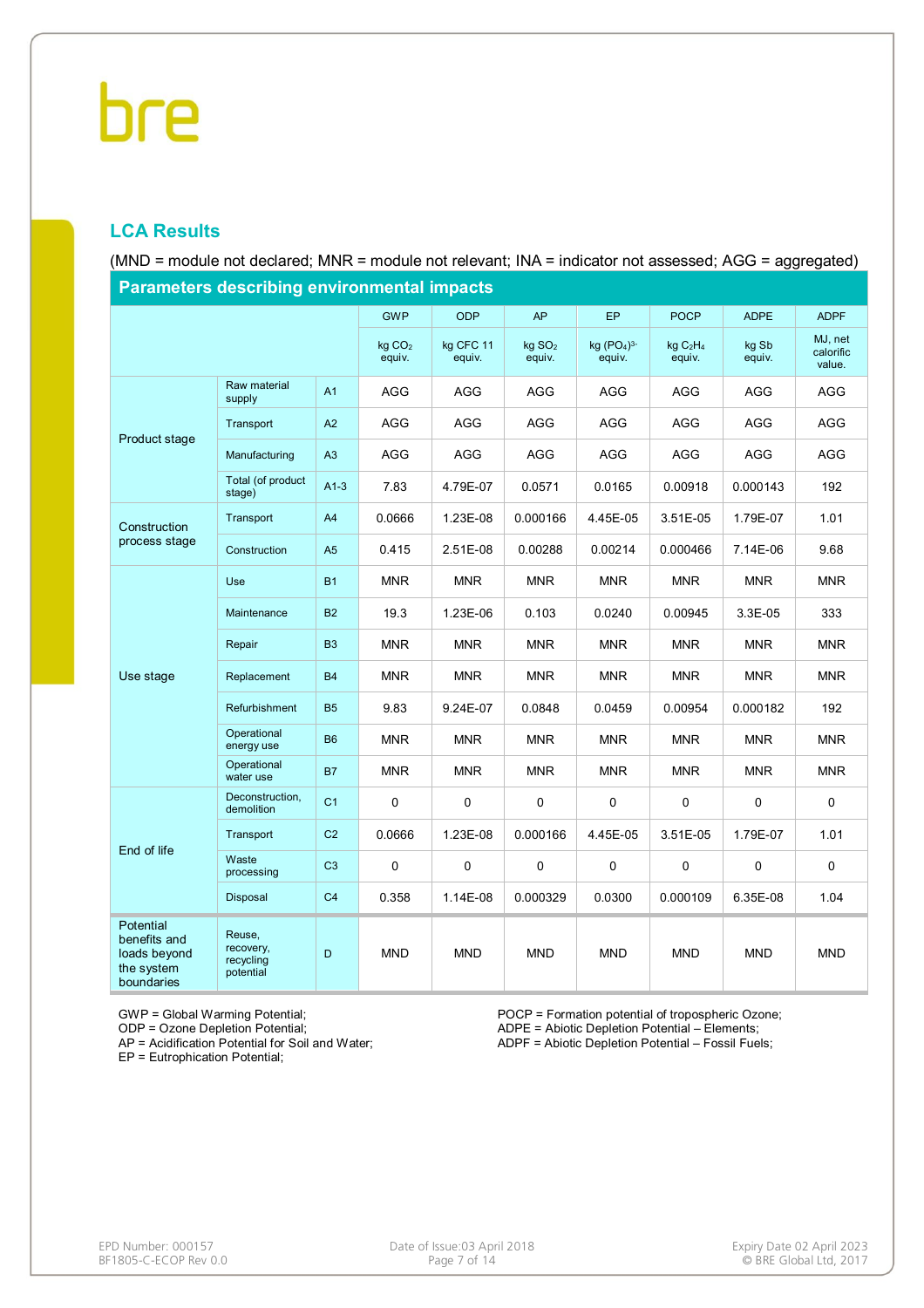### **LCA Results (continued)**

| Parameters describing resource use, primary energy                    |                                               |                |             |             |                          |              |              |              |  |  |
|-----------------------------------------------------------------------|-----------------------------------------------|----------------|-------------|-------------|--------------------------|--------------|--------------|--------------|--|--|
|                                                                       |                                               |                | <b>PERE</b> | <b>PERM</b> | <b>PERT</b>              | <b>PENRE</b> | <b>PENRM</b> | <b>PENRT</b> |  |  |
|                                                                       |                                               |                | <b>MJ</b>   | <b>MJ</b>   | <b>MJ</b>                | <b>MJ</b>    | <b>MJ</b>    | <b>MJ</b>    |  |  |
| Product stage                                                         | Raw material<br>supply                        | A1             | <b>AGG</b>  | <b>AGG</b>  | <b>AGG</b>               | <b>AGG</b>   | <b>AGG</b>   | AGG          |  |  |
|                                                                       | Transport                                     | A2             | AGG         | AGG         | AGG                      | AGG          | AGG          | AGG          |  |  |
|                                                                       | Manufacturing                                 | A3             | <b>AGG</b>  | <b>AGG</b>  | <b>AGG</b>               | <b>AGG</b>   | <b>AGG</b>   | <b>AGG</b>   |  |  |
|                                                                       | Total (of product<br>stage)                   | $A1-3$         | 42.2        | 0.0178      | 42.2                     | 200          | $\pmb{0}$    | 200          |  |  |
| Construction                                                          | Transport                                     | A4             | 0.0139      | 5.23E-08    | 0.0139                   | 1.00         | $\mathbf 0$  | 1.00         |  |  |
| process stage                                                         | Construction                                  | A <sub>5</sub> | 2.11        | 0.000891    | 2.11                     | 10.1         | $\pmb{0}$    | 10.1         |  |  |
|                                                                       | Use                                           | <b>B1</b>      | <b>MNR</b>  | <b>MNR</b>  | <b>MNR</b>               | <b>MNR</b>   | <b>MNR</b>   | <b>MNR</b>   |  |  |
|                                                                       | Maintenance                                   | <b>B2</b>      | 24.6        | 7.57E-05    | 24.6                     | 420          | $\pmb{0}$    | 420          |  |  |
|                                                                       | Repair                                        | B <sub>3</sub> | <b>MNR</b>  | <b>MNR</b>  | <b>MNR</b><br><b>MNR</b> |              | <b>MNR</b>   | <b>MNR</b>   |  |  |
| Use stage                                                             | Replacement                                   | <b>B4</b>      | <b>MNR</b>  | <b>MNR</b>  | <b>MNR</b>               | <b>MNR</b>   | <b>MNR</b>   | <b>MNR</b>   |  |  |
|                                                                       | Refurbishment                                 | <b>B5</b>      | 42.1        | 0.0127      | 42.1                     | 205          | $\mathbf 0$  | 205          |  |  |
|                                                                       | Operational<br>energy use                     | <b>B6</b>      | <b>MNR</b>  | <b>MNR</b>  | <b>MNR</b>               | <b>MNR</b>   | <b>MNR</b>   | <b>MNR</b>   |  |  |
|                                                                       | Operational<br>water use                      | <b>B7</b>      | <b>MNR</b>  | <b>MNR</b>  | <b>MNR</b>               | <b>MNR</b>   | <b>MNR</b>   | <b>MNR</b>   |  |  |
|                                                                       | Deconstruction,<br>demolition                 | C <sub>1</sub> | 0           | $\mathsf 0$ | 0                        | 0            | $\pmb{0}$    | 0            |  |  |
|                                                                       | Transport                                     | C <sub>2</sub> | 0.0139      | 5.23E-08    | 0.0139                   | 1.00         | $\mathbf 0$  | 1.00         |  |  |
| End of life                                                           | Waste<br>processing                           | C <sub>3</sub> | 0           | $\pmb{0}$   | 0                        | $\Omega$     | 0            | 0            |  |  |
|                                                                       | Disposal                                      | C <sub>4</sub> | 0.0379      | 9.90E-08    | 0.0379                   | 1.07         | 0            | 1.07         |  |  |
| Potential<br>benefits and<br>loads beyond<br>the system<br>boundaries | Reuse,<br>recovery,<br>recycling<br>potential | D              | <b>MND</b>  | <b>MND</b>  | <b>MND</b>               | <b>MND</b>   | <b>MND</b>   | <b>MND</b>   |  |  |

PERE = Use of renewable primary energy excluding renewable primary energy used as raw materials;

PERM = Use of renewable primary energy resources used as raw materials;

PERT = Total use of renewable primary energy resources;

PENRE = Use of non-renewable primary energy excluding nonrenewable primary energy resources used as raw materials; PENRM = Use of non-renewable primary energy resources used as raw materials;

PENRT = Total use of non-renewable primary energy resource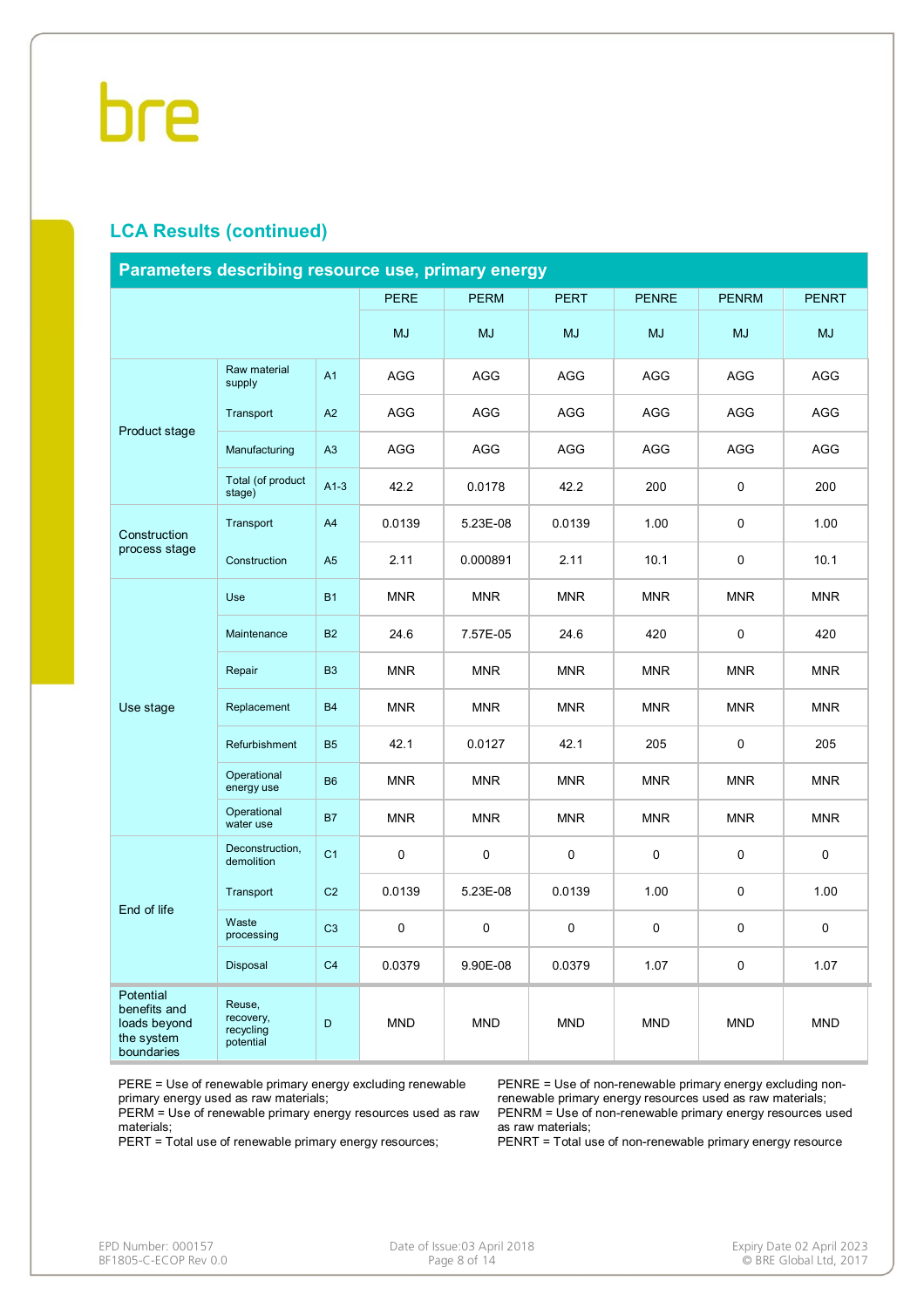## **LCA Results (continued)**

| Parameters describing resource use, secondary materials and fuels, use of water |                                               |                |            |                                  |                                  |                |  |  |
|---------------------------------------------------------------------------------|-----------------------------------------------|----------------|------------|----------------------------------|----------------------------------|----------------|--|--|
|                                                                                 |                                               |                | <b>SM</b>  | <b>RSF</b>                       | <b>NRSF</b>                      | <b>FW</b>      |  |  |
|                                                                                 |                                               |                | kg         | <b>MJ</b><br>net calorific value | <b>MJ</b><br>net calorific value | m <sup>3</sup> |  |  |
|                                                                                 | Raw material<br>supply                        | A <sub>1</sub> | AGG        | AGG                              | AGG                              | <b>AGG</b>     |  |  |
| Product stage                                                                   | Transport                                     | A2             | AGG        | AGG                              | AGG                              | AGG            |  |  |
|                                                                                 | Manufacturing                                 | A3             | AGG        | AGG                              | AGG                              | <b>AGG</b>     |  |  |
|                                                                                 | Total (of product<br>stage)                   | $A1-3$         | 0          | 0                                | 0                                | 0.324          |  |  |
| Construction<br>process stage                                                   | Transport                                     | A <sub>4</sub> | 0          | 0                                | 0                                | 0.000222       |  |  |
|                                                                                 | Construction                                  | A <sub>5</sub> | 0          | 0                                | 0                                | 0.0163         |  |  |
|                                                                                 | <b>Use</b>                                    | <b>B1</b>      | <b>MNR</b> | <b>MNR</b>                       | <b>MNR</b>                       | <b>MNR</b>     |  |  |
|                                                                                 | Maintenance                                   | <b>B2</b>      | 0          | 0                                | 0                                | 0.370          |  |  |
|                                                                                 | Repair                                        | <b>B3</b>      | <b>MNR</b> | <b>MNR</b>                       | <b>MNR</b>                       | <b>MNR</b>     |  |  |
| Use stage                                                                       | Replacement                                   | <b>B4</b>      | <b>MNR</b> | <b>MNR</b>                       | <b>MNR</b>                       | <b>MNR</b>     |  |  |
|                                                                                 | Refurbishment                                 | <b>B5</b>      | 0          | 0                                | 0                                | 0.432          |  |  |
|                                                                                 | Operational<br>energy use                     | <b>B6</b>      | <b>MNR</b> | <b>MNR</b>                       | <b>MNR</b>                       | <b>MNR</b>     |  |  |
|                                                                                 | Operational<br>water use                      | <b>B7</b>      | <b>MNR</b> | <b>MNR</b>                       | <b>MNR</b>                       | <b>MNR</b>     |  |  |
|                                                                                 | Deconstruction,<br>demolition                 | C <sub>1</sub> | 0          | 0                                | 0                                | 0              |  |  |
| End of life                                                                     | Transport                                     | C <sub>2</sub> | 0          | 0                                | $\pmb{0}$                        | 0.000222       |  |  |
|                                                                                 | Waste<br>processing                           | C <sub>3</sub> | 0          | 0                                | 0                                | 0              |  |  |
|                                                                                 | Disposal                                      | C <sub>4</sub> | $\pmb{0}$  | 0                                | 0                                | 0.00119        |  |  |
| Potential<br>benefits and<br>loads beyond<br>the system<br>boundaries           | Reuse,<br>recovery,<br>recycling<br>potential | D              | <b>MND</b> | <b>MND</b>                       | <b>MND</b>                       | <b>MND</b>     |  |  |

SM = Use of secondary material;

RSF = Use of renewable secondary fuels;

NRSF = Use of non-renewable secondary fuels; FW = Net use of fresh water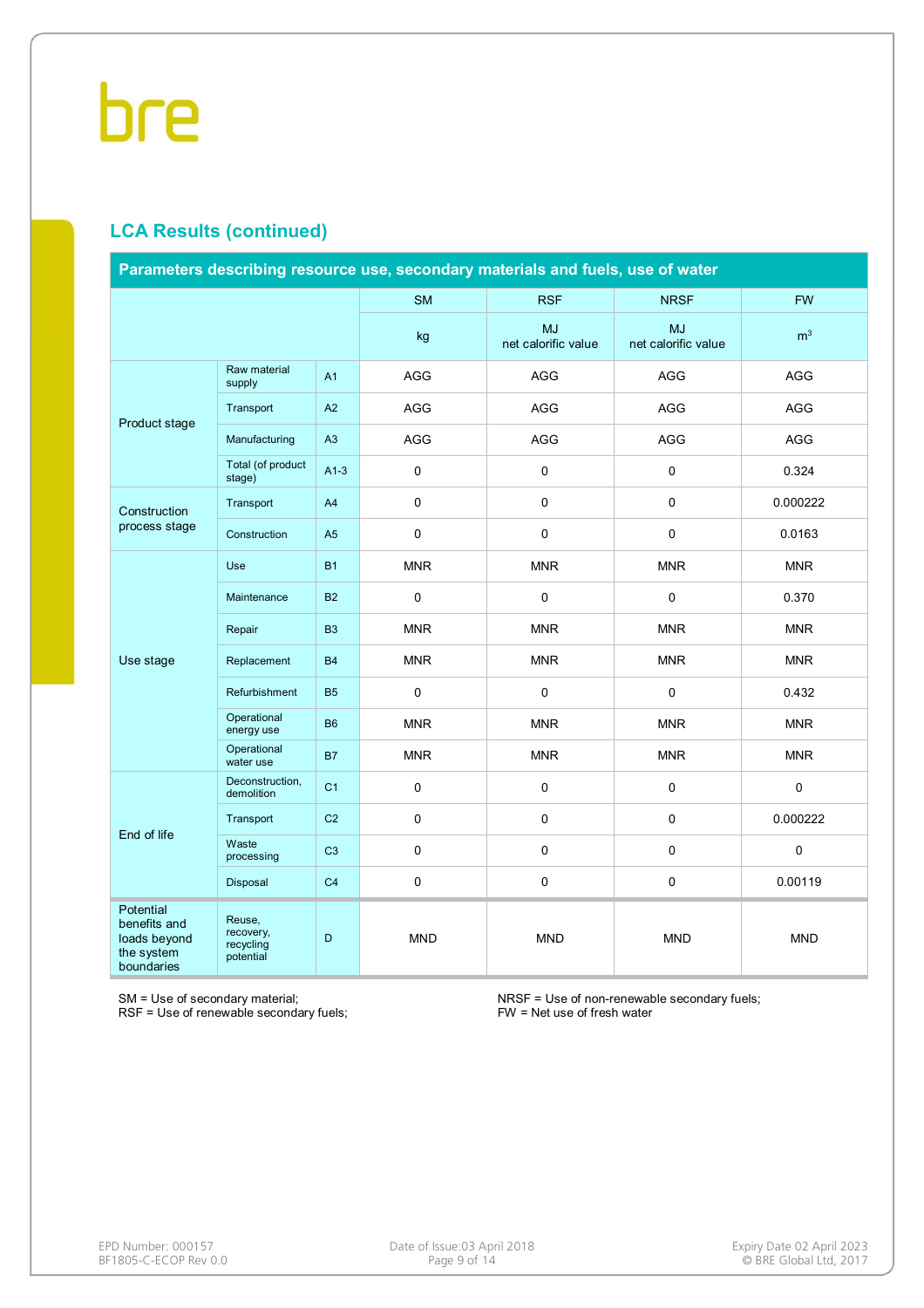# **LCA Results (continued)**

| Other environmental information describing waste categories           |                                               |                |            |             |             |  |  |
|-----------------------------------------------------------------------|-----------------------------------------------|----------------|------------|-------------|-------------|--|--|
|                                                                       |                                               |                | <b>HWD</b> | <b>NHWD</b> | <b>RWD</b>  |  |  |
|                                                                       |                                               |                | kg         | kg          | kg          |  |  |
|                                                                       | Raw material<br>supply                        | A1             | <b>AGG</b> | <b>AGG</b>  | <b>AGG</b>  |  |  |
|                                                                       | Transport                                     | A2             | <b>AGG</b> | <b>AGG</b>  | <b>AGG</b>  |  |  |
| Product stage                                                         | Manufacturing                                 | A3             | AGG        | <b>AGG</b>  | <b>AGG</b>  |  |  |
|                                                                       | Total (of<br>product stage)                   | $A1-3$         | 0.604      | 0.910       | 1.32E-06    |  |  |
| Construction<br>process stage                                         | Transport                                     | A <sub>4</sub> | 0.000429   | 0.0479      | 5.79E-09    |  |  |
|                                                                       | Construction                                  | A <sub>5</sub> | 0.0303     | 0.227       | 6.73E-08    |  |  |
|                                                                       | Use                                           | <b>B1</b>      | <b>MNR</b> | <b>MNR</b>  | <b>MNR</b>  |  |  |
|                                                                       | Maintenance                                   | <b>B2</b>      | 0.0766     | 0.523       | 2.216E-05   |  |  |
|                                                                       | Repair                                        | B <sub>3</sub> | <b>MNR</b> | <b>MNR</b>  | <b>MNR</b>  |  |  |
| Use stage                                                             | Replacement                                   | <b>B4</b>      | <b>MNR</b> | <b>MNR</b>  | <b>MNR</b>  |  |  |
|                                                                       | Refurbishment                                 | <b>B5</b>      | 1.07       | 6.36        | 2.99E-06    |  |  |
|                                                                       | Operational<br>energy use                     | <b>B6</b>      | <b>MNR</b> | <b>MNR</b>  | <b>MNR</b>  |  |  |
|                                                                       | Operational<br>water use                      | <b>B7</b>      | <b>MNR</b> | <b>MNR</b>  | <b>MNR</b>  |  |  |
|                                                                       | Deconstruction,<br>demolition                 | C <sub>1</sub> | 0          | $\mathbf 0$ | $\mathbf 0$ |  |  |
| End of life                                                           | Transport                                     | C <sub>2</sub> | 0.000429   | 0.0479      | 5.79E-09    |  |  |
|                                                                       | Waste<br>processing                           | C <sub>3</sub> | 0          | $\mathbf 0$ | $\pmb{0}$   |  |  |
|                                                                       | Disposal                                      | C <sub>4</sub> | 0.0008     | 4.08        | 1.66E-08    |  |  |
| Potential<br>benefits and<br>loads beyond<br>the system<br>boundaries | Reuse,<br>recovery,<br>recycling<br>potential | D              | <b>MND</b> | <b>MND</b>  | <b>MND</b>  |  |  |

HWD = Hazardous waste disposed;

NHWD = Non-hazardous waste disposed;

RWD = Radioactive waste disposed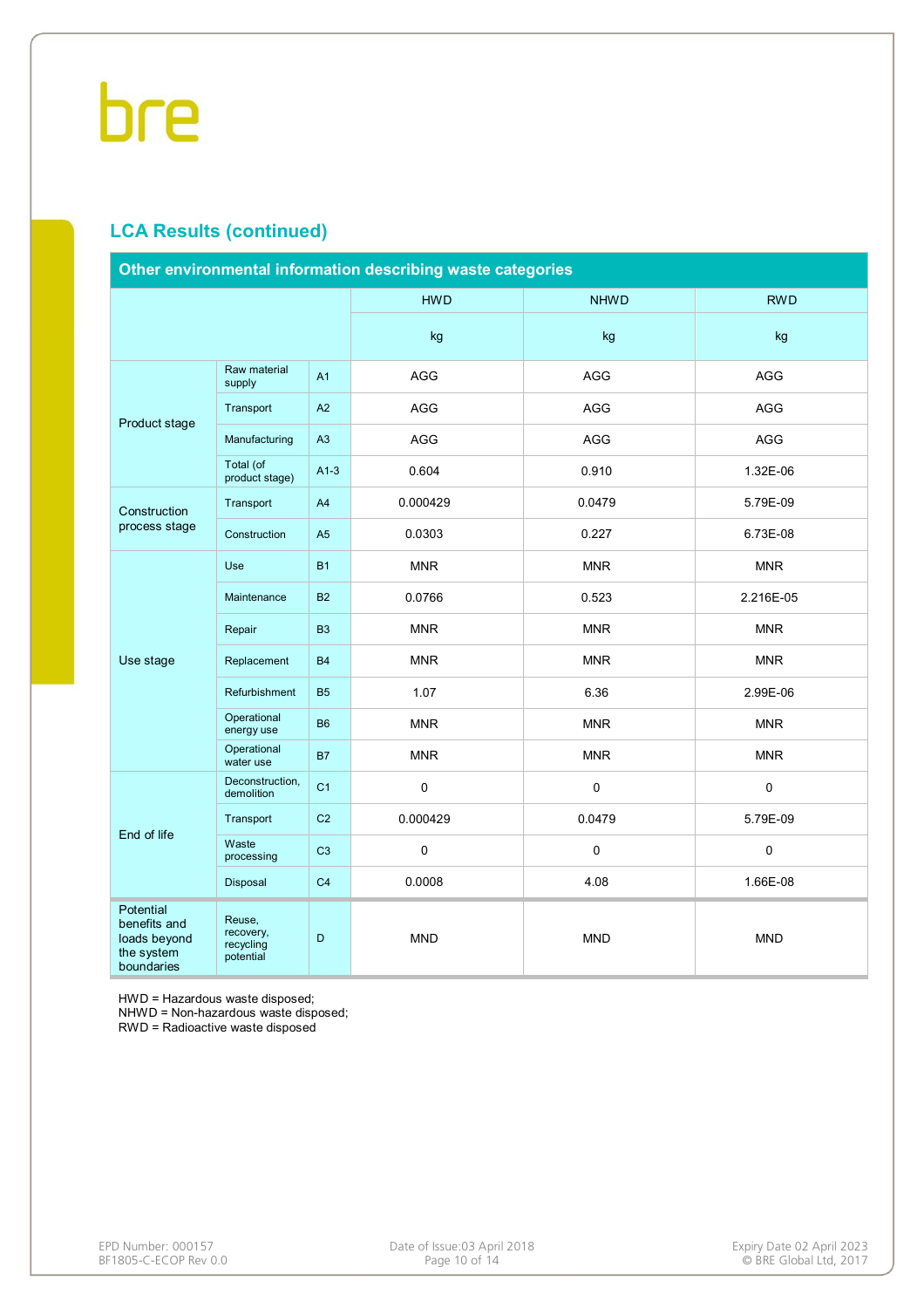## **LCA Results (continued)**

| Other environmental information describing output flows - at end of life |                                               |                |            |             |                     |                          |  |  |
|--------------------------------------------------------------------------|-----------------------------------------------|----------------|------------|-------------|---------------------|--------------------------|--|--|
|                                                                          |                                               |                | <b>CRU</b> | <b>MFR</b>  | <b>MER</b>          | EE.                      |  |  |
|                                                                          |                                               |                | kg         | kg          | kg                  | MJ per energy<br>carrier |  |  |
|                                                                          | Raw material<br>supply                        | A1             | AGG        | AGG         | <b>AGG</b>          | AGG                      |  |  |
|                                                                          | Transport                                     | A2             | AGG        | AGG         | AGG                 | AGG                      |  |  |
| Product stage                                                            | Manufacturing                                 | A3             | AGG        | <b>AGG</b>  | <b>AGG</b>          | <b>AGG</b>               |  |  |
|                                                                          | Total (of product<br>stage)                   | $A1-3$         | 0          | 0.0699      | $\mathsf{O}\xspace$ | $\mathbf 0$              |  |  |
| Construction<br>process stage                                            | Transport                                     | A <sub>4</sub> | 0          | $\pmb{0}$   | $\mathsf{O}\xspace$ | $\mathbf 0$              |  |  |
|                                                                          | Construction                                  | A <sub>5</sub> | 0.0244     | 0.0035      | $\mathsf{O}\xspace$ | $\pmb{0}$                |  |  |
|                                                                          | Use                                           | <b>B1</b>      | <b>MNR</b> | <b>MNR</b>  | <b>MNR</b>          | <b>MNR</b>               |  |  |
|                                                                          | Maintenance                                   | <b>B2</b>      | 0          | $\mathbf 0$ | $\mathsf{O}\xspace$ | $\mathbf 0$              |  |  |
|                                                                          | Repair                                        | <b>B3</b>      | <b>MNR</b> | <b>MNR</b>  | <b>MNR</b>          | <b>MNR</b>               |  |  |
| Use stage                                                                | Replacement                                   | <b>B4</b>      | <b>MNR</b> | <b>MNR</b>  | <b>MNR</b>          | <b>MNR</b>               |  |  |
|                                                                          | Refurbishment                                 | <b>B5</b>      | 0.488      | 0.08        | $\mathsf{O}\xspace$ | $\mathbf 0$              |  |  |
|                                                                          | Operational<br>energy use                     | <b>B6</b>      | <b>MNR</b> | <b>MNR</b>  | <b>MNR</b>          | <b>MNR</b>               |  |  |
|                                                                          | Operational<br>water use                      | <b>B7</b>      | <b>MNR</b> | <b>MNR</b>  | <b>MNR</b>          | <b>MNR</b>               |  |  |
|                                                                          | Deconstruction,<br>demolition                 | C <sub>1</sub> | 0          | $\pmb{0}$   | $\mathsf{O}\xspace$ | $\pmb{0}$                |  |  |
| End of life                                                              | Transport                                     | C <sub>2</sub> | 0          | $\pmb{0}$   | $\mathsf{O}\xspace$ | $\mathbf 0$              |  |  |
|                                                                          | Waste<br>processing                           | C <sub>3</sub> | 0          | $\pmb{0}$   | $\mathsf{O}\xspace$ | $\mathbf 0$              |  |  |
|                                                                          | Disposal                                      | C <sub>4</sub> | 0          | $\mathsf 0$ | $\mathsf 0$         | $\mathsf 0$              |  |  |
| Potential<br>benefits and<br>loads beyond<br>the system<br>boundaries    | Reuse,<br>recovery,<br>recycling<br>potential | D              | <b>MND</b> | <b>MND</b>  | <b>MND</b>          | <b>MND</b>               |  |  |

CRU = Components for reuse; MFR = Materials for recycling

MER = Materials for energy recovery; EE = Exported Energy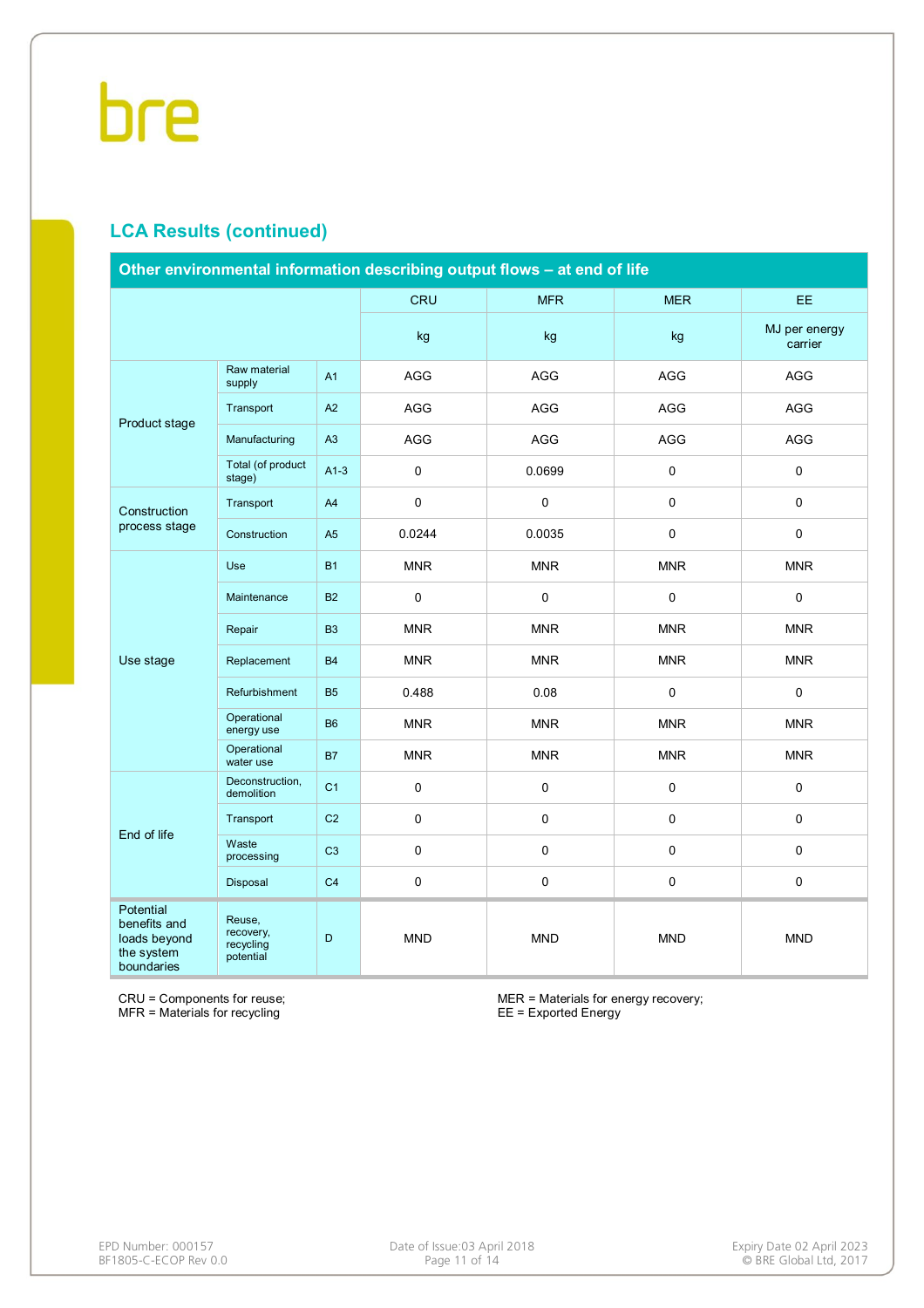# **Scenarios and additional technical information**

| <b>Scenarios and additional technical information</b> |                                                                                                                                                                                                                                                                                |                                  |                |  |  |  |  |  |  |
|-------------------------------------------------------|--------------------------------------------------------------------------------------------------------------------------------------------------------------------------------------------------------------------------------------------------------------------------------|----------------------------------|----------------|--|--|--|--|--|--|
| Scenario                                              | Parameter                                                                                                                                                                                                                                                                      | <b>Units</b>                     | <b>Results</b> |  |  |  |  |  |  |
|                                                       | Truck (Diesel)                                                                                                                                                                                                                                                                 | L/km                             | 0.32           |  |  |  |  |  |  |
| A4 - Transport to the                                 | <b>Distance</b>                                                                                                                                                                                                                                                                | km                               | 100            |  |  |  |  |  |  |
| building site                                         | Capacity utilisation (incl. empty returns)                                                                                                                                                                                                                                     | %                                | 35             |  |  |  |  |  |  |
|                                                       | Bulk density of transported products                                                                                                                                                                                                                                           | kg/m <sup>3</sup>                | various        |  |  |  |  |  |  |
| A5 - Installation in<br>the building                  | Total amount of material wasted during the installation<br>process                                                                                                                                                                                                             | %                                | 5              |  |  |  |  |  |  |
| B <sub>1</sub> – Use stage                            | Once installed, the floor finish does not have any impacts<br>associated with its use. Therefore, module B1 is not<br>relevant to this product                                                                                                                                 | n/a                              | n/a            |  |  |  |  |  |  |
|                                                       |                                                                                                                                                                                                                                                                                | Per week (cycle)                 | $\mathbf{1}$   |  |  |  |  |  |  |
|                                                       | Vacuum cleaning                                                                                                                                                                                                                                                                | Minutes/ $m2$<br>(duration)      | 0.21           |  |  |  |  |  |  |
|                                                       |                                                                                                                                                                                                                                                                                | kW of motor                      | 1.35           |  |  |  |  |  |  |
| B2 - Maintenance                                      |                                                                                                                                                                                                                                                                                | Per week (cycle)                 | 1              |  |  |  |  |  |  |
|                                                       | Aqueous cleaning                                                                                                                                                                                                                                                               | litres/ $m^2$ (water)            | 0.062          |  |  |  |  |  |  |
|                                                       |                                                                                                                                                                                                                                                                                | kg/m <sup>2</sup><br>(detergent) | 0.0008         |  |  |  |  |  |  |
|                                                       | Scenario description: Generic figures based on cleaning and maintenance for PVC cushioned<br>resilient flooring                                                                                                                                                                |                                  |                |  |  |  |  |  |  |
| B <sub>3</sub> - Repair                               | Once installed, the floor finish is not assumed to be<br>repaired. Therefore, module B3 is not relevant to this<br>product.                                                                                                                                                    | n/a                              | n/a            |  |  |  |  |  |  |
| B4 - Replacement                                      | Once installed, the floor finish does not have any impacts<br>associated with its replacement. Therefore, module B4 is<br>not relevant to this product                                                                                                                         | n/a                              | n/a            |  |  |  |  |  |  |
|                                                       | Sanding (10 years etc.)                                                                                                                                                                                                                                                        | kWh/m <sup>2</sup>               | 0.02           |  |  |  |  |  |  |
|                                                       | Seal coat reapplication (10 years etc.)                                                                                                                                                                                                                                        | kg/m <sup>2</sup>                | 0.135          |  |  |  |  |  |  |
|                                                       | Shot blasting (20 years etc.)                                                                                                                                                                                                                                                  | kWh/m <sup>2</sup>               | 0.055          |  |  |  |  |  |  |
| B5 - Refurbishment                                    | Base coat reapplication (20 years etc.)                                                                                                                                                                                                                                        | kg/m <sup>2</sup>                | 0.7            |  |  |  |  |  |  |
|                                                       | Seal coat reapplication (20 years etc.)                                                                                                                                                                                                                                        | kg/m <sup>2</sup>                | 0.27           |  |  |  |  |  |  |
|                                                       | Scenario description: This scenario is based on re-topping by sanding and reapplication of 50%<br>of seal coat after 10, 30 & 50 years; shot blasting and reapplication of 25% basecoat & 100% top<br>seal after 20 & 40 years. A complete replacement happens after 60 years. |                                  |                |  |  |  |  |  |  |
| B6 - Use of energy;<br>B7 - Use of water              | Modules not applicable, and therefore not relevant for<br>declared product.                                                                                                                                                                                                    | n/a                              | n/a            |  |  |  |  |  |  |
|                                                       |                                                                                                                                                                                                                                                                                |                                  |                |  |  |  |  |  |  |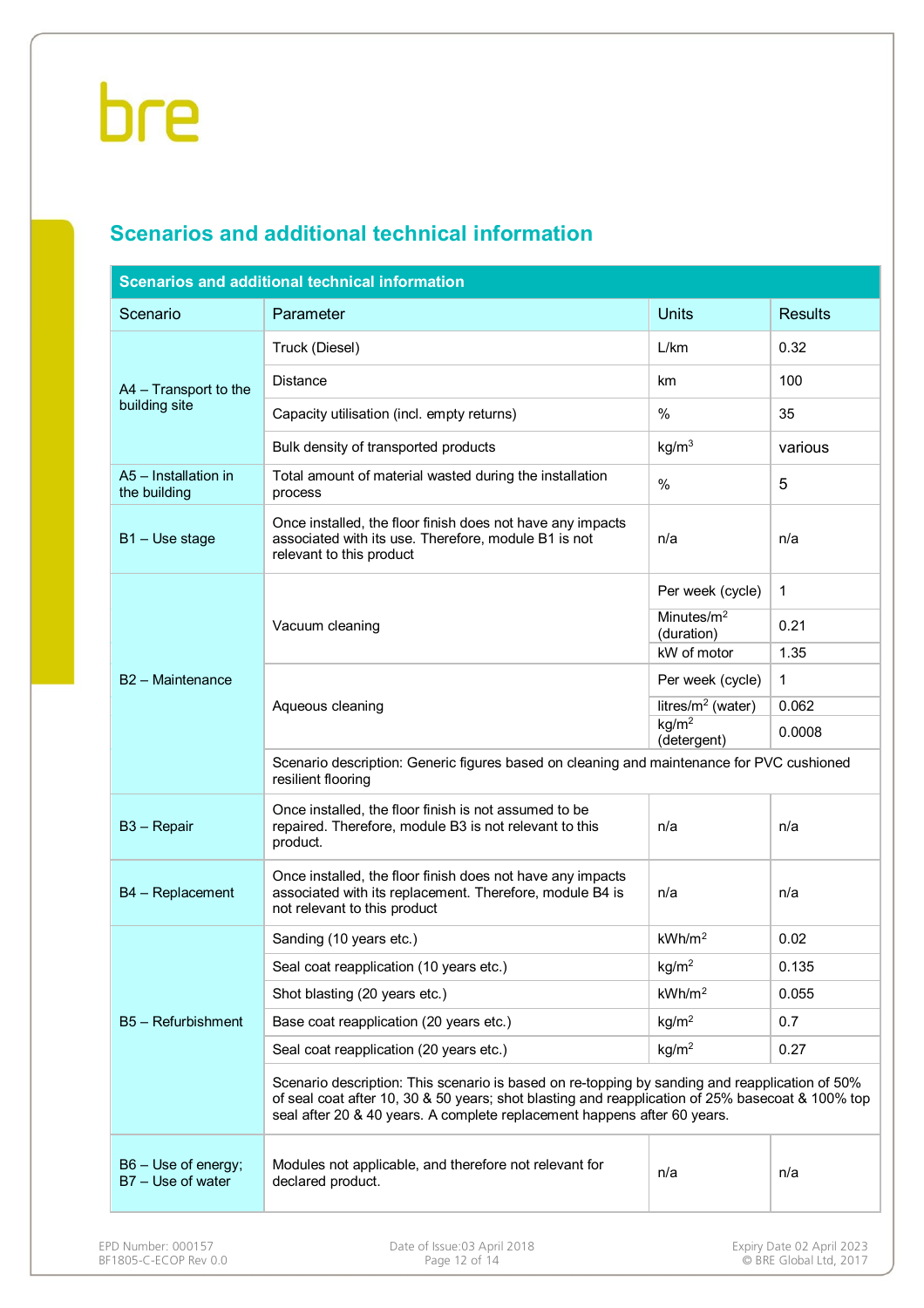| Scenarios and additional technical information |                                                                                                                                                                                                                                            |       |                |
|------------------------------------------------|--------------------------------------------------------------------------------------------------------------------------------------------------------------------------------------------------------------------------------------------|-------|----------------|
| Scenario                                       | Parameter                                                                                                                                                                                                                                  | Units | <b>Results</b> |
| $C1$ to $C4 - End$ of life                     | Waste collected with mixed construction waste.                                                                                                                                                                                             | kg    | 4.07           |
|                                                | Distance to final disposal, by road.                                                                                                                                                                                                       | km    | 100            |
|                                                | Waste disposal to landfill                                                                                                                                                                                                                 | kg    | 4.07           |
|                                                | This scenario assumes no deconstruction impacts (C1), as<br>the demolition is an insignificant part of the entire building<br>demolition works and cannot be allocated. The scenario<br>also assumes no waste processing requirement (C3). | n/a   | 0              |

# **Summary, comments and additional information**

### **Interpretation**

The Figure below represents the sources of kg  $CO<sub>2</sub>$  equivalent impacts reported in the GWP for the product stage (A1 to A3) of Sika ComfortFloor® PS-27.

The highest GWP impact of Sika ComfortFloor® PS-27 is Sikafloor®-327 at 3.48 kg CO<sub>2</sub> eq. or 44.4% of the total. It is also the largest component in terms of mass at 2.8 kg per  $m<sup>2</sup>$  or 68.8% of the total.



Figure 1: Sources of kg CO<sub>2</sub> equivalent impacts reported in the GWP for the product stage (A1 to A3) of Sika ComfortFloor® PS-27

| EPD Number: 000157    |
|-----------------------|
| BF1805-C-ECOP Rev 0.0 |